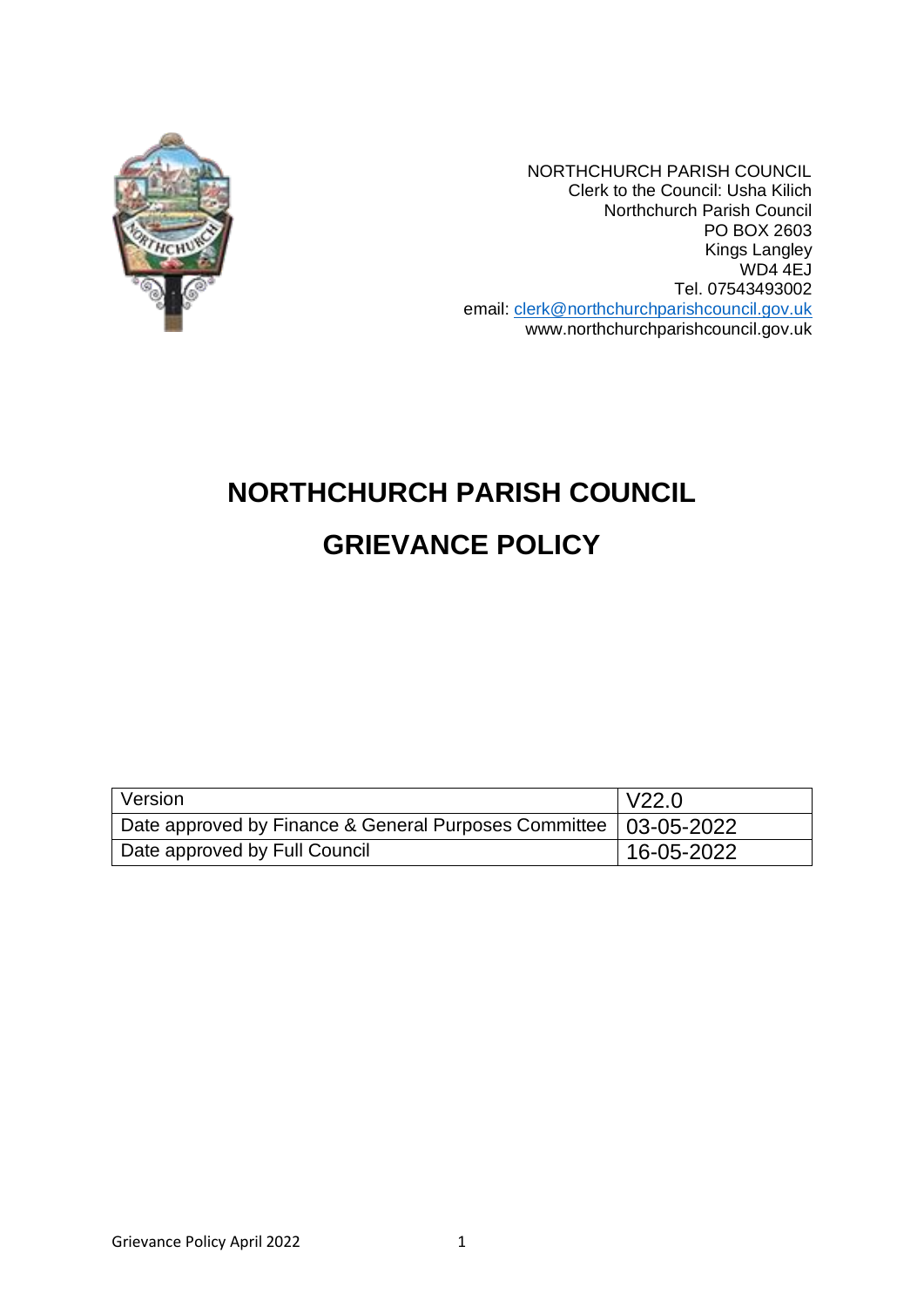## **1. INTRODUCTION**

This policy is based on and complies with the [2015 ACAS Code of Practice.](http://www.acas.org.uk/CHttpHandler.ashx?id=1047&p=0) It also takes account of the [ACAS Guide on Discipline and Grievances at Work](http://www.acas.org.uk/media/pdf/b/l/Discipline-and-grievances-Acasguide.pdf) It aims to encourage and maintain good relationships between the Council and its employee(s) by treating grievances seriously and resolving them as quickly as possible. It sets out the arrangements for employees to raise their concerns, problems or complaints about their employment with the Council. The policy will be applied fairly, consistently and in accordance with the Equality Act 2010.

**2.** Many problems can be raised and settled during the course of everyday working relationships. Employees should aim to settle most grievances informally with their line manager.

#### **3. This policy confirms:**

● employees have the right to be accompanied or represented at a grievance meeting or appeal by a workplace colleague, a trade union representative or a trade union official. The companion will be permitted to address the grievance/appeal meetings, to present the employee's case for his /her grievance/appeal and to confer with the employee. The companion cannot answer questions put to the employee, address the meeting against the employee's wishes or prevent the employee from explaining his/her case

• the Council will give employee(s) reasonable notice of the date of the grievance/appeal meetings. Employees and their companions must make all reasonable efforts to attend. If the employee's companion is not available for the proposed date of the meeting, the employee can request a postponement and can propose an alternative date that is within five working days of the original meeting date

● any changes to specified time limits must be agreed by the employee and the Council

• an employee has the right to appeal against the decision about his/her grievance. The appeal decision is final

• information about an employee's grievance will be restricted to those involved in the grievance process. A record of the reason for the grievance, its outcome and action taken is confidential to the employee. The employee's grievance records will be held by the Council in accordance with the Data Protection Act 1998

• recordings of the proceedings at any stage of the grievance procedure are prohibited, unless agreed as a reasonable adjustment that takes account of an employee's medical condition

• if an employee who is already subject to a disciplinary process raises a grievance, the grievance will normally be heard after completion of the disciplinary procedure if a grievance is not upheld, no disciplinary action will be taken against an employee if he/she raised the grievance in good faith

• the Council may consider mediation at any stage of the grievance procedure where appropriate, (for example where there have been communication breakdowns or allegations of bullying or harassment). Mediation is a dispute resolution process which requires the Council's and the employee's consent.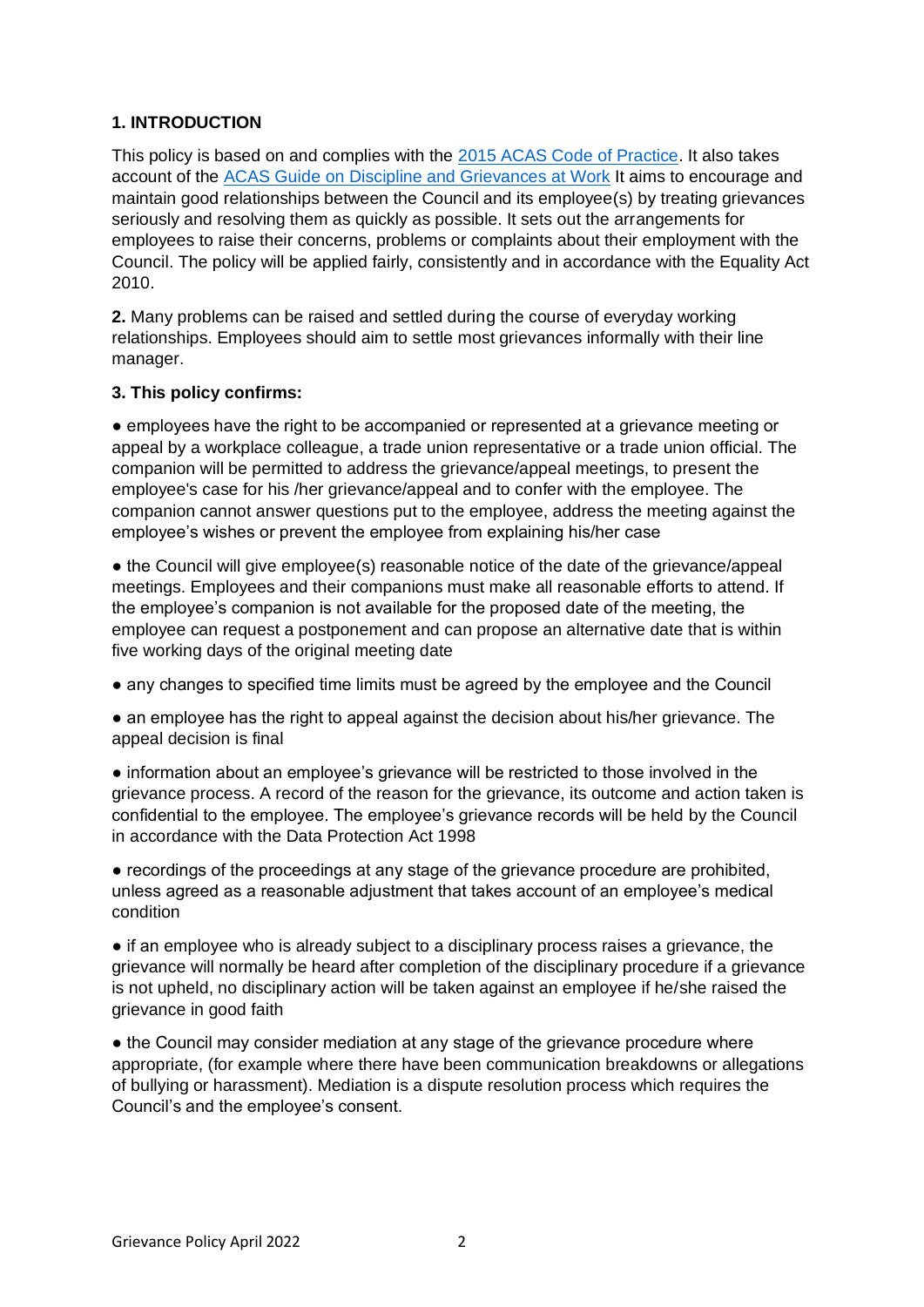### **4. Informal Grievance Procedure**

The Council and its employee(s) benefit if grievances are resolved informally and as quickly as possible. As soon as a problem arises, the employee should raise it with the Chair of the Finance & General Purposes (F&GP) Committee to see if an informal solution is possible. Both should try to resolve the matter at this stage. If the employee does not want to discuss the grievance with the Chair of the F&GP committee, the employee should contact another member of the F&GP Committee.

# **5. Formal Grievance Procedure**

If it is not possible to resolve the grievance informally, the employee may submit a formal grievance in writing to the Chair of the Council.

The Chair of the Council will appoint a Grievance Panel of three council members to investigate the grievance. The Grievance Panel will appoint a Chair from one of its members. No councillor with direct involvement in the matter shall be appointed to the Grievance Panel.

#### **6. Investigation**

The Grievance Panel will investigate the matter before the grievance meeting which may include interviewing others (e.g. employee(s), councillors or members of the public).

#### **7. Notification**

Within 10 working days of the Council receiving the employee's grievance, the employee will be asked, in writing, to attend a grievance meeting. The Grievance Panel's letter will include the following:

• the names of its Chair and other members

● a summary of the employee's grievance based on his/her written submission the date, time and place for the meeting. The employee will be given reasonable notice of the meeting which will be within 25 working days of when the Council received the grievance

• the employee's right to be accompanied by a workplace colleague, a trade union representative or a trade union official,

- a copy of the Council's grievance policy with confirmation that, if necessary, witnesses may attend on the employee's behalf and that the employee should provide the names of his/her witnesses at least five working days before the meeting confirmation
- a request that the employee will provide the Council with any supporting evidence at least five working days before the meeting.

#### **8. The grievance meeting**

At the grievance meeting:

- the Chair will introduce the members of the Grievance Panel to the employee
- the employee (or companion) will set out the grievance and present the evidence
- the Chair will ask the employee what action he/she wants the Council to take

• any member of the Grievance Panel and the employee (or the companion) may question any witness